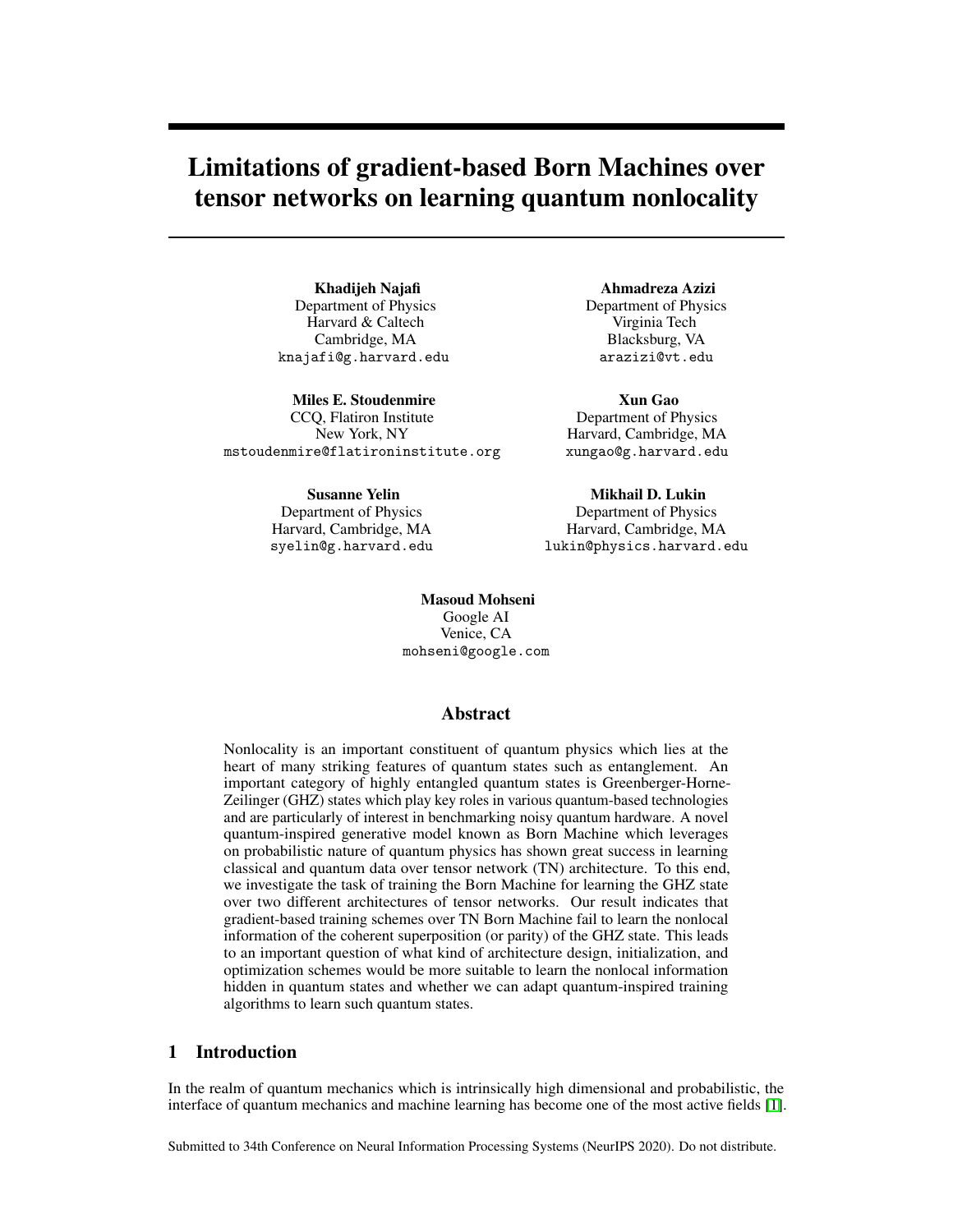One area of research in quantum computing that has attracted considerable interest is the potential of quantum dynamics to accelerate the performance of certain machine learning algorithms. Historically, this interest has originated from the ability of quantum computers in performing fast linear algebra on states space that grows exponentially with the number of qubits. While these quantum accelerated linear-algebra based techniques for machine learning considered as the first generation of quantum Machine learning (QML) algorithms  $\sqrt{2}$ ,  $\sqrt{3}$ ,  $\sqrt{4}$ , there are other quantum machine learning tasks that do not have any classical analog.

While reaching fault-tolerant regime require monumental progress in hardware development and error correction schemes, with the noisy intermediate-scale quantum (NISQ) devices performing on the order of hundreds of qubits, recently a family of variational quantum algorithms with application in quantum simulation, optimization, and inference of NISQ devices has become the subject of vast investigation. These techniques provide a path to extract knowledge from observables which are constructed over *parametrized quantum circuits* and thus can iteratively be improved similar to parametrized activation functions of classical neural networks. Variational Quantum Eigensolvers [5], Quantum Approximate Optimization Algorithms (QAOA)  $[6]$ , Quantum Neural Networks (QNNs)  $\sqrt{7}$ , and Quantum Convolutional Neural Networks (QCNN)  $\sqrt{8}$  are among some of the most interesting examples of such novel optimization and inference tools. This set of variational algorithms has led to the second generation of QML algorithms which have a strong focus on delivering applications for NISQ technologies and are based on running and benchmarking algorithms on the actual quantum devices.

With an ongoing efforts in harnessing machine learning tools in improving diverse tasks in the field of quantum computing, it becomes crucial to address the expressive and training power of quantum machine learning algorithms in terms of the choice of models and architectures, loss function, optimization algorithms and initialization schemes. In particular, with the inherent nonlocal nature of quantum states, it is natural to ask the following questions: What architecture design would be suitable to learn specific quantum states? How should one proceed with the choice of a loss function? With reliance of gradient-based method on local properties of loss function [9] what kind of optimization scheme would be suitable to learn the nonlocal quantum information? In general, in absence of any concrete learning architectures, one usually resorts to initial random circuits that lead to tremendous challenges in training QNNs due to vanishing gradients in barren plateau optimization landscape [10]. Here, we present another example of the failure of the gradient-based training schemes in learning nonlocal quantum information over tensor network architecture. More recently, it has been shown that the Adam optimizer have poor performance for tensor networks and Baysian tensor networks  $\boxed{11}$ ,  $\boxed{12}$ . In particular, it has been shown that better convergence can be achieved via tangent-space gradient optimization (TSGO) in comparison to the off-the-shelf Adam.

It is known that nonlocality lies at the heart of quantum physics and manifests itself through some of the most striking features of quantum states such as entanglement. An important category of highly entangled states are generalized Greenberger-Horne-Zeilinger (GHZ) states which are coherent superpositions of two maximally distinct quantum states  $\begin{bmatrix} 13 \end{bmatrix}$  and has been shown to play a key role in establishing the nonlocal notion of quantum physics  $\boxed{14}$ ,  $\boxed{15}$ . These states also serve as universal quantum resources [16] and play an important role in quantum-based technologies ranging from error correction [17], quantum communication [18] to quantum meteorology [19]. Furthermore, due to their sensitivity to coherence, they became standard benchmarking tools in characterization of the NISQ devices  $\boxed{20}$ ,  $\boxed{21}$ ,  $\boxed{22}$ . In correspondence with the importance of GHZ states, in this paper, we propose the task of learning the GHZ state via quantum inspired generative model known as Born Machine which leverages on probabilistic nature of quantum mechanics  $[23]$ . We show that by training a Born Machine over two different tensor network architecture, namely, the matrix product state (MPS) and tree tensor network (TTN) based on gradient-based training schemes one fails to learn the nonlocal information (or parity) indicating the coherent superposition of the GHZ state.

In section  $\boxed{2}$ , we first introduce quantum inspired generative model known as Born Machine over an important categories of quantum many body states known as tensor networks  $\sqrt{24}$ ,  $\sqrt{25}$ . In section  $\sqrt{3}$ , we demonstrate the preparation of noisy GHZ circuit and we gather training data by performing measurement in informationally complete basis. Subsequently, in section  $\overline{4}$ , we present our results for loss function and output samples generated from our model indicating a challenging task of learning the coherent superposition of the GHZ state. We conclude the paper by discussions on the possible reasons of failure of gradient-based training and discuss the necessity for novel quantum inspired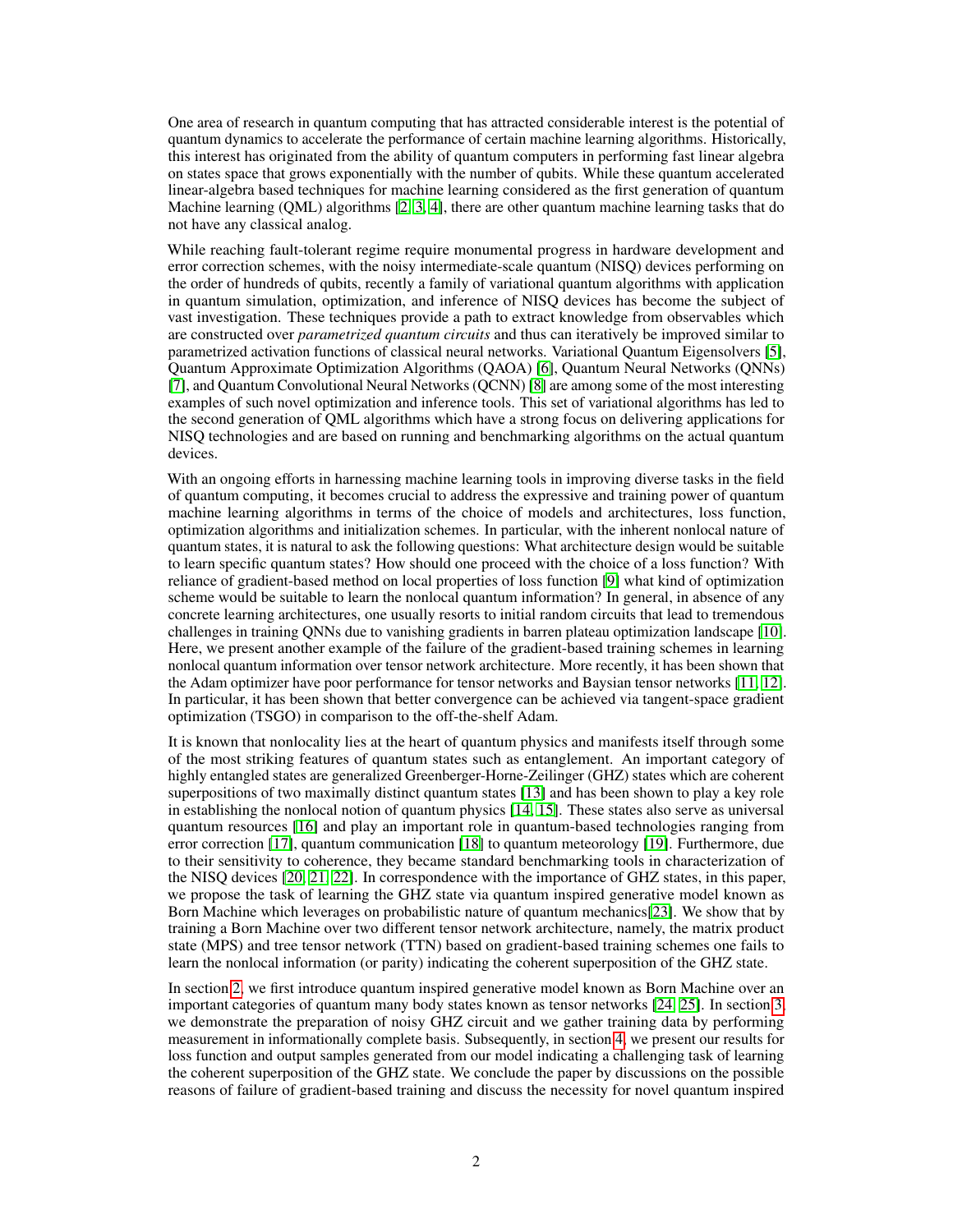

Figure 1: a) Graphical representation of MPS which is a one dimensional array of tensors contracted to each other via virtual bonds. Each tensor has dangling bonds  $\nu$  indicating the physical degrees of freedoms. b) Graphical representation of TTN with m layers. The tensors in adjacent layers gets contracted to each other and only the last layer contains the physical legs.

training algorithms which would lead to an efficient training over nonlocal quantum or classical data<sup>[26]</sup>.

#### 2 Born Machine as quantum inspired generative model

Generative models which learn the underlying probability distribution of the unlabeled data and generate new samples accordingly has become one of the cornerstones of probabilistic machine learning. Inspired by the probabilistic nature of quantum mechanics, recently, a new paradigm of generative model known as Born Machine has been introduced which uses quantum state representation and learns the joint probabilities over such quantum degrees of freedom accordingly to

$$
p_{\theta}(x) = \frac{|\psi_{\theta}(x)|^2}{\mathcal{N}},
$$
\n(1)

where  $\mathcal{N} = \sum_{\theta} |\psi_{\theta}(x)|^2$  is the normalization of the wavefunction to ensure the positivity of the probabilities and  $\theta$  denote the parameter of the model. One promising class of physically-motivated models which has a great potential in efficient representation of a wide class of quantum many body states are tensor networks. The complexity of the tensor network architectures is based on the number of quantum correlations that could be generated in a (local) many-body quantum system with a given topology efficiently, thus capturing the structure of quantum data. The hierarchical structure of tensor networks provides a potential to efficiently encode a complicated quantum state with an appropriate amount of resources which can be controlled, e.g., by the value of a bond dimension, for a given task. In this section, we introduce two known classes of tensor network architectures known as matrix product state (MPS) and tree tensor network (TTN).

Matrix Product state (MPS): The MPS also known as tensor train decomposition is one of the most studied families of tensor network. Owing to a particular variational scheme known as density matrix renormalization group (DMRG)  $\overline{27}$ ,  $\overline{28}$ , the MPS has shown great potential in representing the ground-state of a wide range of quantum many body states. The parameterization of the wavefunction using the MPS can be represented as

$$
\psi_{\alpha,\nu}^{MPS} = \sum_{\{\alpha_i=1\}}^{D} M_{1,\nu_1}^{\alpha_1} M_{2,\nu_2}^{\alpha_1,\alpha_2} \dots M_{N,\nu_N}^{\alpha_{N-1}},
$$
\n(2)

where  $M_i$  are rank-3 tensors and  $\alpha$  indicates virtual bonds that tensors are contacted to each other while the dangling bond indicated by  $\nu$  are physical legs. The expressive power of tensor network arises from the amount of entanglement they can represent over some local structure which sets the lower bound for the value of a bond dimension.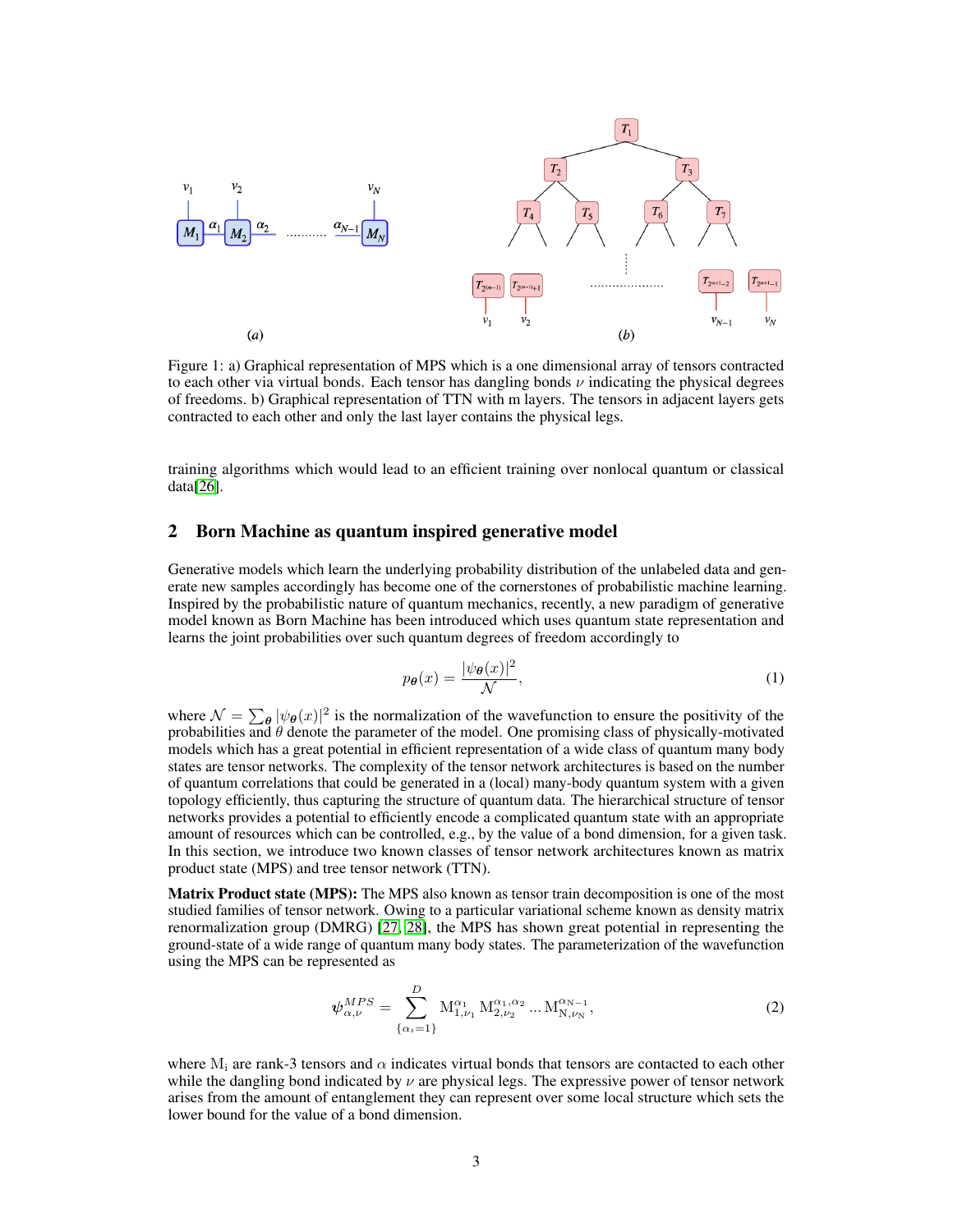

Figure 2: The sampling process in MPS can be performed by building the density matrix  $(\rho^{s_i,s_i})$ . a) Starting from the left one obtains the density matrix by performing contraction among the two copies of the MPS while leaving the first tensor to be free. This allows one to assign the value of the first tensor by comparing the outcome of the contraction with a value between 0 and 1 drawn randomly. b) Consequently, by evaluating the marginal probabilities on the second tensor given the assigned value of the first bit string one can assign the second tensor as well. This gets repeated to the next tensor until all the tensors get assigned to a value of 0 or 1.

Tree Tensor Network (TTN): The second family of the tensor network that we use as an ansatz for generative Born Machine are TTN. Because of the architecture of the TTN, they have shown to exhibit better expressibility over data with long-range correlations  $[25]$ . The TTN provides a unique decomposition of the quantum state as contractions of *N* tensors in the following form:

$$
\psi_{\alpha,\nu}^{TTN} = \sum_{\{\alpha_i=1\}}^{D} \mathcal{T}_{[1]}^{\alpha_2,\alpha_3} \prod_{n=2}^{N} T_{[n]}^{\alpha_n,\alpha_{2n},\alpha_{2n+1}}, \tag{3}
$$

here, the top tensor,  $T_1$  is rank-2 tensor while tensors in middle layers are rank-3 tensors. The TTN has hierarchical structure and only tensors in the last layer have physical legs, see figure  $\sqrt{1}$ .

Training of the Born Machine: Training of the Born Machine over tensor networks can be achieved by adjusting the parameters of tensors so that the Born probabilties obtained from the wavefunction after learning can faithfully describe a joint probability distribution of the target data. One of the standard loss function for generative models is known as forward Kullback-Leibler (KL) divergence which is a measure of closeness of the data and model distribution. For dataset  $\tau$  consists of binary strings  $x \in \mathcal{V} = \{0, 1\}^{\bigotimes N}$  described by  $p_{data}(x)$  we have

$$
D_{KL}(p_{data}||p_{\theta}) = \sum_{x} p_{data}(x) \ln[\frac{p_{data}(x)}{p_{\theta}(x)}].
$$
\n(4)

It is straightforward to show that minimizing the forward KL divergence of the data and model distributions is equivalent to minimizing another quantity known as negative log-likelihood (NLL) of the data. Expanding the above equation and rearranging the terms we have

$$
\langle \ln p_{\theta} \rangle_{data} = -S_{data} - D_{KL}(p_{data} || p_{\theta}), \tag{5}
$$

where  $S_{data} = -\sum_{x} p_{data}(x) \ln p_{data}(x)$  is the Shannon entropy. Since the first term does not depend on estimated parameter  $\theta$ , one can ignore it. Then, according to the law of large numbers the remaining term can be written as

$$
\mathcal{L} = -\frac{1}{|\mathcal{T}|} \sum_{x} \ln p_{\theta}(x). \tag{6}
$$

which is generally known as Negative Log Likelihood (NLL). Consequently, the training can be performed by taking the gradient over the NLL

$$
\nabla_{\theta} \mathcal{L} = -\frac{1}{\mathcal{T}} \sum_{x} \nabla_{\theta} \ln |\psi_{\theta}(x)|^2 + \nabla_{\theta} \ln \mathcal{N}, \tag{7}
$$

Notice that  $\mathcal N$  is the normalization factor which was introduce in equation  $\overline{\mathbf 1}$ . While the calculation of the first term is straightforward, the second term requires one to perform a summation over all possible configurations. However, in the case of tensor networks presented here, the calculation of normalizing factor and its gradient can be done exactly  $[24]$   $[25]$ .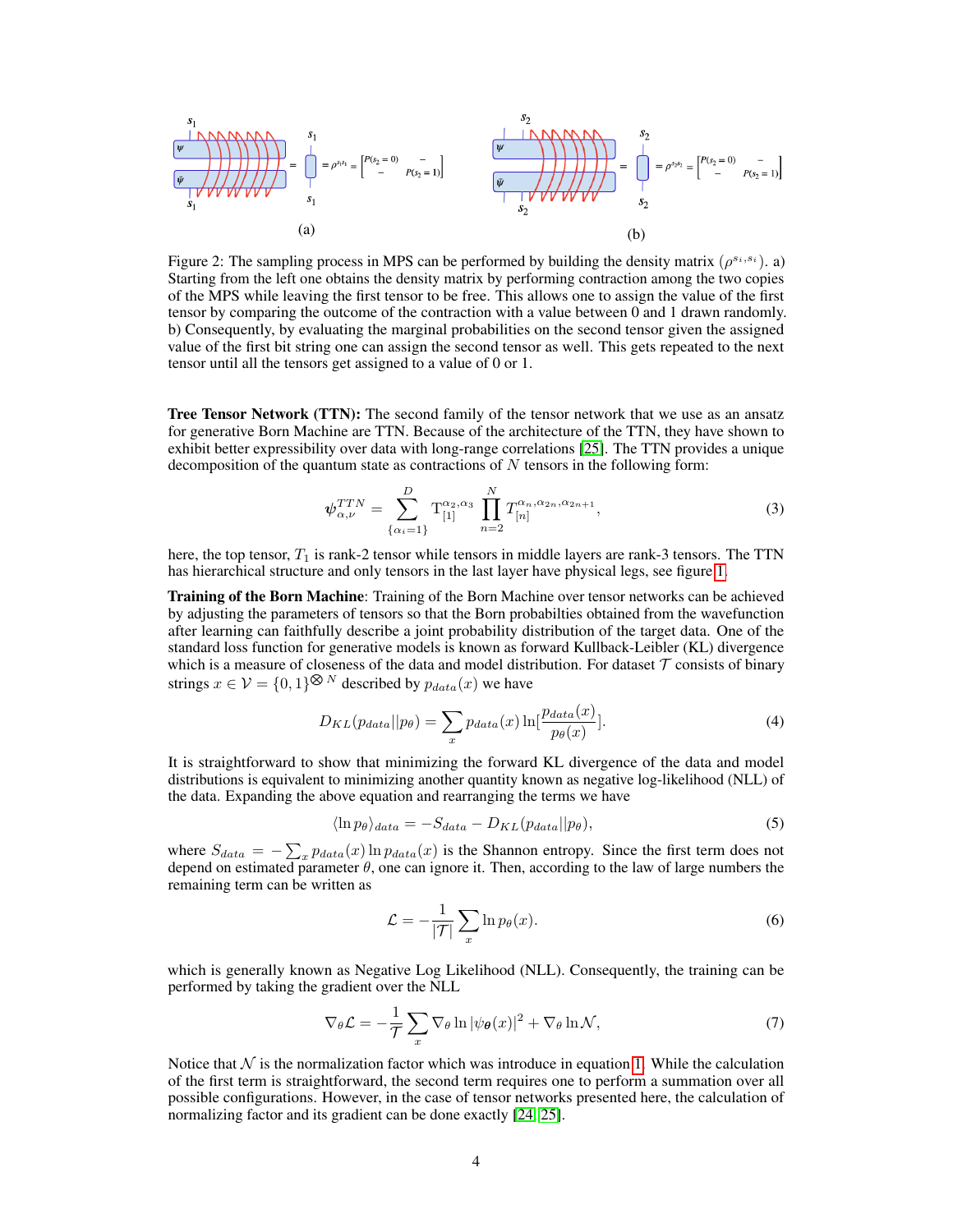**Direct sampling:** The final step is to generate new samples from the trained TN. Similar to graphical models, a unique feature of tensor network ansatz is their ability in direct sampling. For simplicity, here, we describe the case for MPS and the case for TTN can be performed similarly [29]. Note that after training,  $\psi^{MPS}$  is not normalized to 1. Therefore, for the sampling process, we first normalize  $\psi^{MPS}$  by dividing it over *N*. Then, sampling new configuration  $s = \{s_1, s_2, ..., s_N\}$  can be started from one end of the normalized  $\psi$ , let say  $s_1$ . To do so, we first build the density matrix of  $\rho^{s_1,s_1}$ as follows: taking a copy of the wave function  $\psi^{MPS}$  one contracts all the physical legs of the two copies except  $s_1$ . The resulting tensor will be a matrix with two dangling physical legs (see Figure  $\overline{2}$ ). Since the wave function was already normalized, the diagonal elements of the resulting matrix will be the probabilities of *s*<sup>1</sup> being sampled in either of the possible states.

In other words,  $\rho^{s_1=0, s_1=0} = P(s_1=0)$  and  $\rho^{s_1=1, s_1=1} = P(s_1=1)$  represent the probabilities of the first tensor as '0' and '1' respectively. Next, these probabilities are compared with a drawn random number in the range of [0,1) and the value of the first qubit is determined accordingly. The second tensor is drawn conditioned on the state of the first tensor. Therefore, the density function of the second tesnor conditioned on  $s_1$ ,  $(\rho^{s_2,s_2}|s_1)$  is computed similar to Figure  $\overline{2}$ , but this time the value of *s*<sup>1</sup> is given and contraction is carried out over remaining physical legs (*s*3*, s*4*, ..., s<sup>N</sup>* ). Again, the density matrix elements  $(\rho^{s_2=0, s_2=0} | s_1) = P(s_2=0 | s_1)$  and  $(\rho^{s_2=1, s_2=1} | s_1) = P(s_2=1 | s_1)$ are the probabilities of the second tensor being drawn as '0' and '1', respectively. This process will be repeated on the next tensors , one-by-one, until the values of all tensors in the *s* configurations gets generated.

## 3 Learning local and nonlocal information via tensor network Born Machine

As we mentioned earlier, the GHZ states are important category of quantum states that play a significant role in quantum information science and due to their sensitivity to small amount of noise are particularly suitable for benchmarking the NISQ devices [20, 21, 22]. The GHZ state is defined as superposition of two macroscopically distinct states

$$
|\psi_{GHZ}\rangle = \frac{1}{\sqrt{2}}(|11...1\rangle + |00...0\rangle),\tag{8}
$$

It is straightforward to show that the GHZ state can be prepared in quantum circuit via a single Hadamard gate on first qubit followed by a series of CNOT gates on neighbouring qubits  $[21]$ ,  $[22]$ . In addition, we introduce the noise via depolarizing channel in quantum circuit. The characterization of quantum hardware can be obtained via the fidelity of the GHZ state

$$
\mathcal{F} = \langle \psi_{GHZ} | \rho | \psi_{GHZ} \rangle \tag{9}
$$

where ( $\mathcal{F} > 0.5$ ) is shown to be a multipartite entangled witness [30]. The fidelity of the GHZ state can be calculated by only knowing two diagonal elements and corresponding off-diagonal overlap. The information about diagonal elements can be extracted via measurement in *Z* basis, however, in order to extract information about the coherence of the GHZ state, one is required to perform measurement in another orthogonal basis as well. In the experiment the standard method to evaluate the fidelity is done via parity oscillation to extract the nonlocal information regarding the coherence of the GHZ states  $\left[20, 21, 22\right]$ .

The results we report here are based on simulation of the noisy GHZ circuit on CIRQ. We have run our simulation for various numbers of qubits  $L = 4, 8, 12$  and depolarizing noise strength of  $p = 0.1$ . However, for the sake of clarity, we only present the results for  $L = 8$  as it allows one to compare the generated data with the training data. Here, we list the main steps of the simulation followed by the training and sampling: i) First, we perform the measurement on all qubits both on Z and X basis which leads to two vectors of bit strings with length of *L*. ii) Then, we feed the data into our Born Machine by contracting the input vectors with physical legs of MPS and TTN tensors. iii) Consequently, we perform the training procedure by optimizing the tensor parameters. iv) Once the training is done, we generate new samples according to direct sampling procedure. In the optimization process, we carried out Stochastic Gradient Descent (SGD) and its variations, AdaGrad and Adam with different learning rate values. Results indicate that in almost all cases the loss functions have approached similar final values but that is always faster when ADAM is used. Here, we only show our results for the Adam optimizer with a decaying learning rate from 0.01 which delivers the best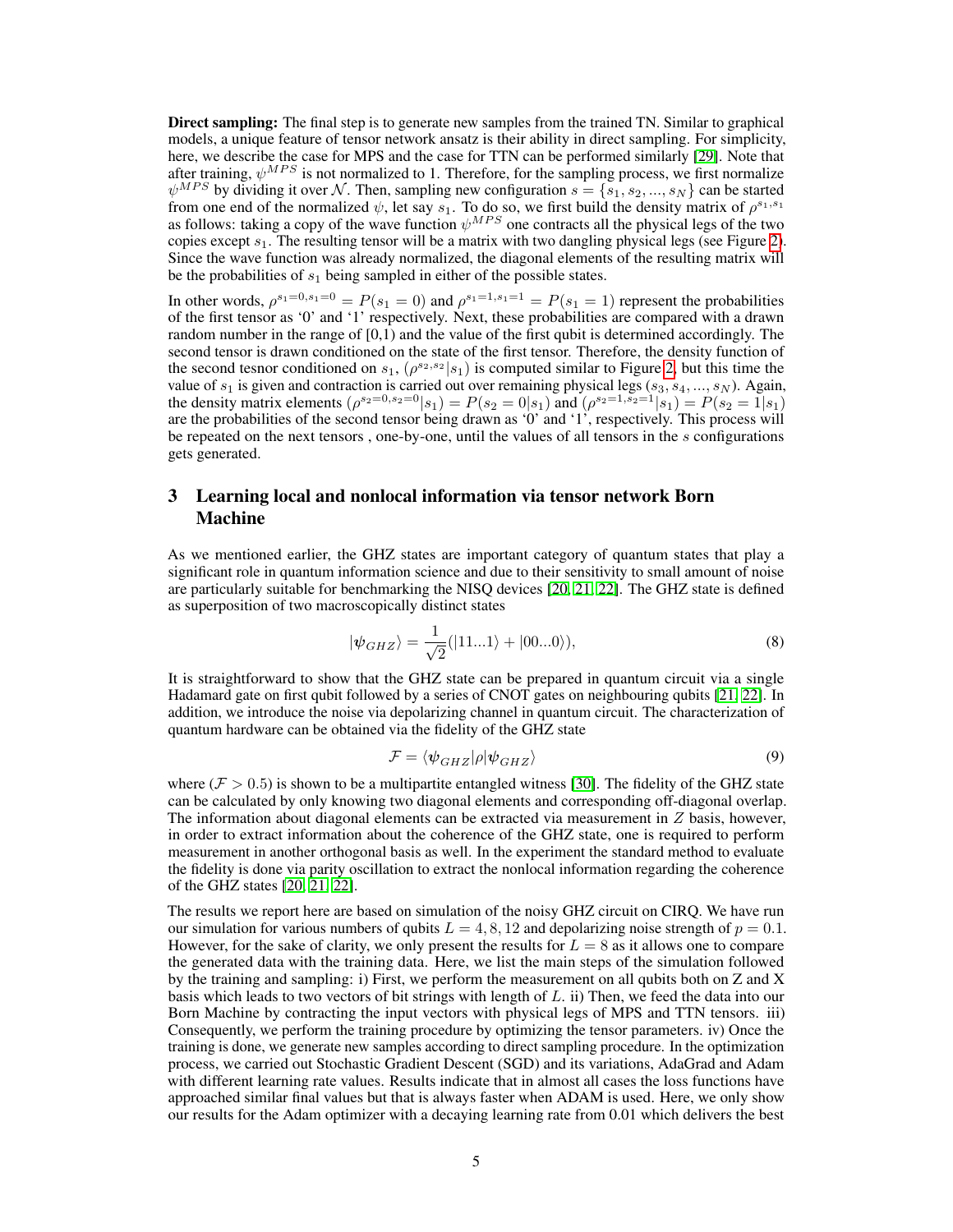

Figure 3: Loss value (NLL) as a function of number of epochs during the training for MPS depicted in left and TTN in the right panel for size of  $L = 8$  and various bond dimensions  $d = 4, 8, 16$  depicted with red, green and blue respectively. For all of the bond dimensions and both cases of noiseless (top) and noisy circuit (bottom), the loss function approaches a value that is very close to Shannon entropy indicating the power of MPS and TTN in memorizing the training data.

performance. We further examined different initialization for the starting MPS such as starting from some fixed constant values or random values, and for the range of different initialization examined here, we observe the same results. However, one can perform alternative procedures to come up with a good initial guess. In the context of vanishing gradients in barren plateau of energy landscape of quantum circuit learning, alternative non-random initialized has shown successful results  $[31, 32]$ . Consequently, similar techniques can be explored in the context of Born Machines on tensor network.



data for MPS in left and TTN in the right panel. In both cases of noiseless (top) and noisy circuit (bottom), the Born Machine based on MPS and TTN was able to generate new samples very similar to the training data indicating a good generalization of the corresponding Born machine.

First, we study the trainability of the Born Machine over the TN for the measurement outcome of the GHZ state in the Z basis. As shown in  $\overline{A}$  for the case with zero noise, there is only two possible outcome  $|00..0\rangle$  and  $|11...1\rangle$  state. However, as one increases the depolarizing noise strength in the circuit, due to the noise other unwanted states also appear in the measurement outcome. In figure  $\overline{3}$ , the loss function has been depicted as a function of epoch for MPS and TTN architecture (4) layers) both with bond dimension of 4. While loss function has a slower decay in the case of TTN as there are more parameters to be optimized, in both cases, the negative log likelihood converges to a value which is the Shannon entropy of the training data, indicating that the learning is happening. We further look at new samples generated after the training procedure. The results are shown in  $\frac{1}{4}$ . Remarkably, for both cases, we observe that the Born Machine based on MPS and TTN is able to generate samples that are very similar to the trained data even for noisy case which is a mixed state, although the poor generalization of TTN in the noisy case might be due to over-fitting as there are more parameter to be optimized in the TTN architecture compare to MPS.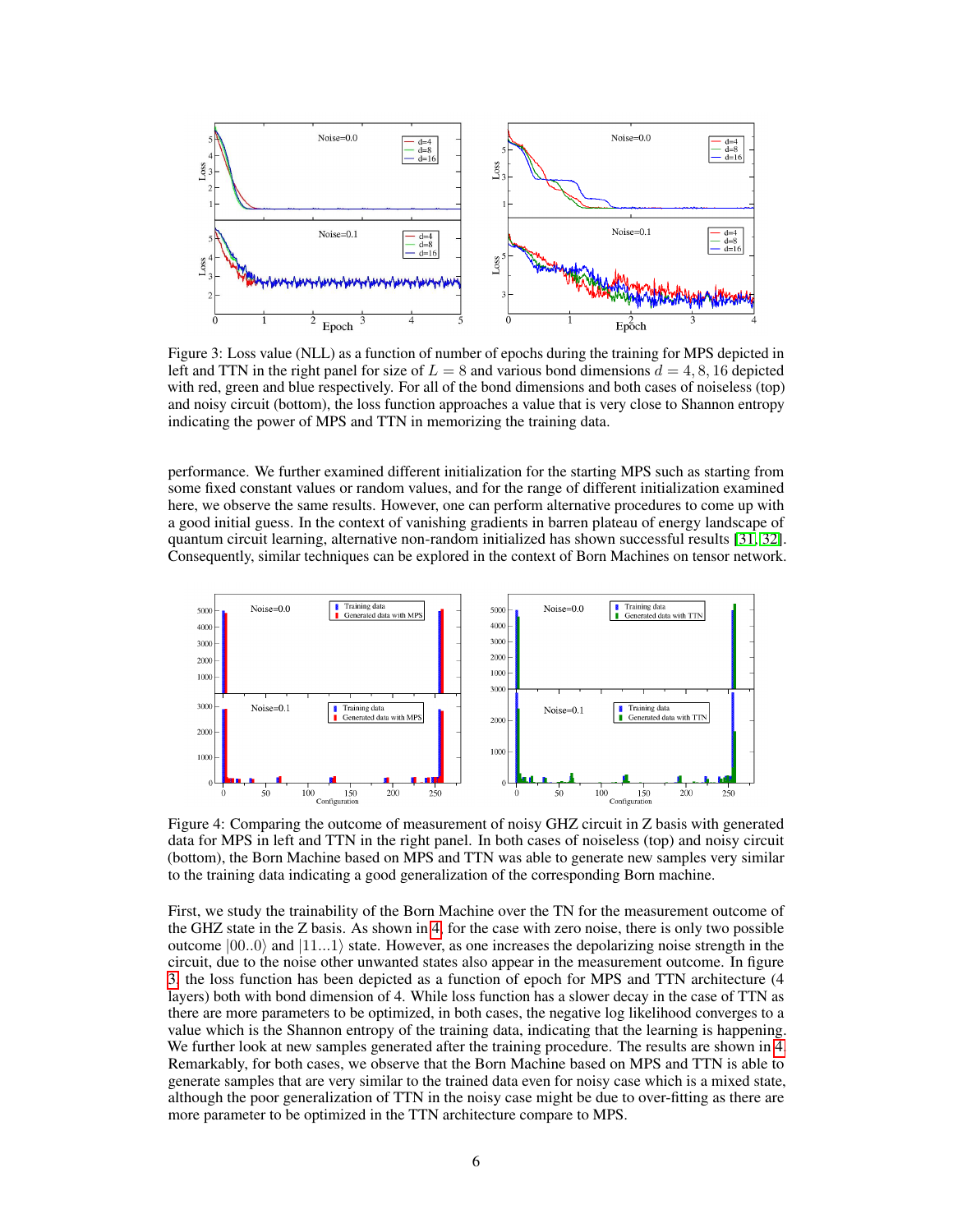

Figure 5: Comparing the outcome of measurement of noisy GHZ circuit in X basis with generated data for MPS in left and TTN in the right panel. In both cases, while loss functions decays as a function of epochs (not shown here) the gradient descent gets stuck in some local minima. This results in poor MPS (TTN) ansatz leading to a poor generalization indicated by generated samples being far from the training data.

As we discussed earlier, in order to faithfully learn the coherence of the GHZ state, one requires to extract the nonlocal information by performing measurement in an orthogonal basis as well. In figure  $\overline{5}$ , we depicted the sampling results of MPS and TTN Born Machine in learning the outcome of measurement in X basis which resemble the data also obtained via parity measurement in experiments [20, 21, 22]. We observe that, for both cases, the training based on gradient descent schemes fails to learn the nonlocal data (or parity data) and leads to a poor estimation of the fidelity.

In order to quantify the properties of the trained and target states, one could possibly think of measures such as KL divergence defined in equation  $\frac{4}{1}$  and its generalized form known as Rényi divergence, i.e.,  $D_{\alpha}(p_{data}||p_{\theta}) = \frac{1}{\alpha - 1} \log(\sum_{p_{\theta}^{\alpha} \text{ odd}} p_{\theta}^{\alpha - 1})$  with  $0 < \alpha < \infty$  and  $\alpha \neq 1$  [33] [34] [35]. However, both of these measures are valid under the condition of absolute continuous (e.g  $p_{data} = 0$  implies  $P_{\theta} = 0$ ) which is not satisfied for the training and generated data from our Born Machine. Instead, we choose the classical fidelity known as the Bhattacharyya coefficient which is the inner product of squares of the two probability distributions

$$
F(p_{data}, p_{\theta}) = \left[\sum_{i} \sqrt{p_{data}(i)p_{\theta}(i)}\right]^2.
$$
 (10)

For the case of  $p_{Data} = p_\theta$ , the fidelity becomes 1 and in general,  $0 \leq F(p_{data}, p_\theta) \leq 1$ . Also notice that the classical fidelity is used as distinguishability of two classical distributions and is different from quantum fidelity which is defined as distinguishability of two quantum states, see equation  $\boxed{9}$ .

Here, we report the values of the fidelity obtained for the MPS with various bond dimensions of  $d = 2, 4$  and 8 for cases of noiseless and noisy  $= 0.1$  which is repeated for both measurement outcomes in the Z and X basis. First, we observe that for the measurements in Z basis and noiseless case, by increasing the bond dimension to 4, the fidelity reaches the value of 0*.*99 indicating the high quality of the generated data by the Born-MPS Machine as shown in Figure  $\frac{4}{1}$ . While similar increases in fidelity can be observed for the noise= 0.1, however, the value is about  $\simeq$  0.92. Finally, the situation for the classical fidelity is different for the case of X basis, where the fidelity is way smaller being around 0*.*45 and 0*.*82 for the noiseless and noisy case, respectively. While we observe that increasing in bond dimension does not improve the fidelity for both noiseless and noisy case, indicating a sign of poor optimization and training performance, surprisingly the noisy case indicates higher fidelity compared to the noiseless cases which might seem counter intuitive. However, this can be understood as the noise increases, the data becomes more mixed including the data with both odd and even parity which is in contradiction with the noiseless case where all bitstring has even parity. Consequently, in the noiseless case, even a single bit flip would lead to a change in parity lowering the fidelity, while the case of the noisy data is less sensitive to a single bit-flip error.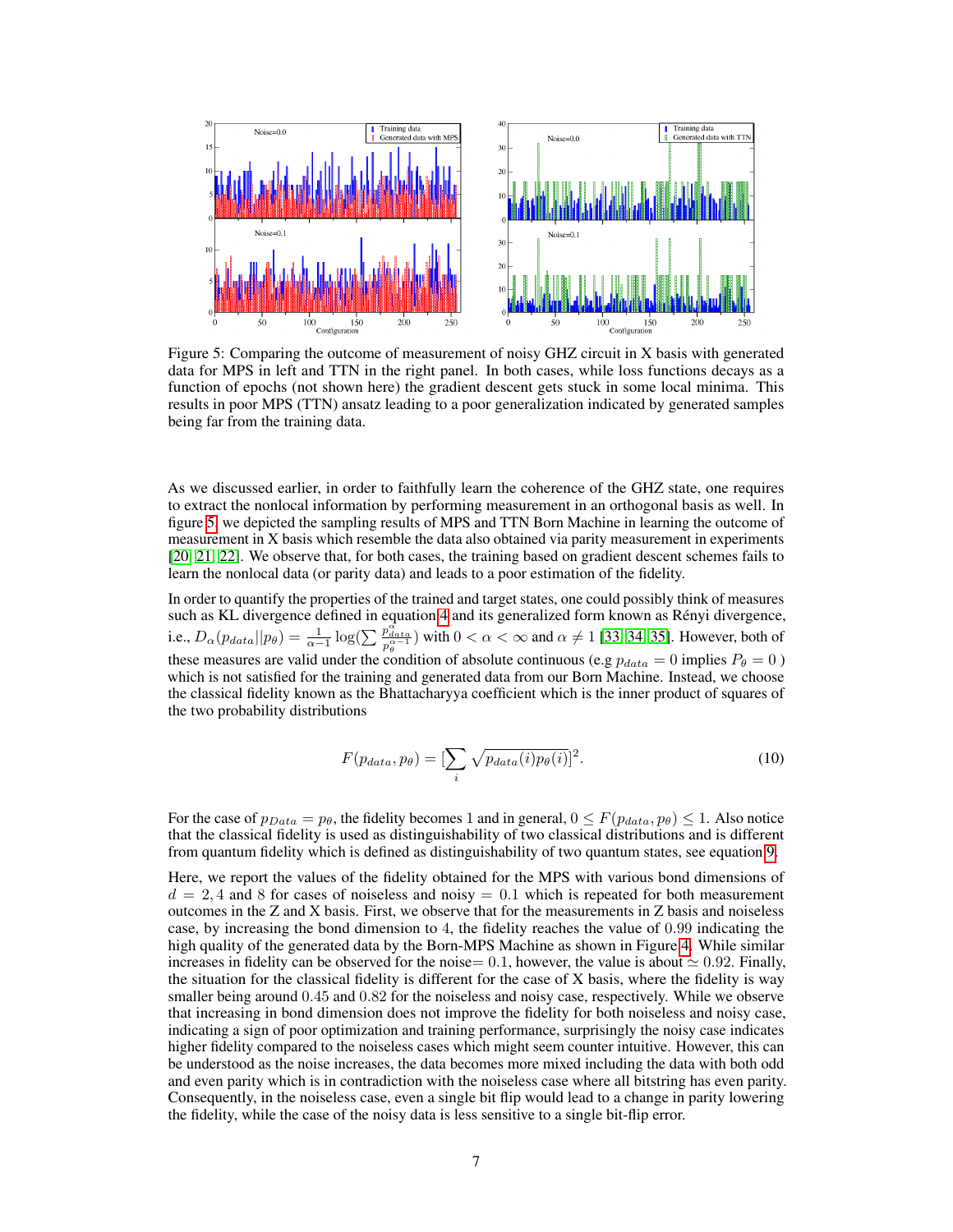|         | $noise = 0.0$ |                                            |                   | $noise = 0.1$         |                  |            |
|---------|---------------|--------------------------------------------|-------------------|-----------------------|------------------|------------|
|         | $d = 2$       | $d = 4$                                    | $d = 8$           | $d = 2$               | $d = 4$          | $d = 8$    |
| Z basis | 0.6579827     | 0.99599605                                 | $\mid$ 0.99699379 | 0.6015738             | $\pm 0.9300246$  | 0.92310117 |
| X basis | 0.4723854     | $\mid$ 0.45538960 $\mid$ 0.46662666 $\mid$ |                   | $\mid 0.8230743 \mid$ | $\mid 0.8206209$ | 0.82242423 |

## 4 Discussion

Here, we discuss possible reasons for the failure of the gradient-based training schemes in learning the nonlocal or parity data. One reason is that at any given optimization step, one is freezing many other MPS tensors and the training data gets projected through these frozen MPS. If the frozen MPS turns out to be far away from the ideal solution, then, the MPS projection significantly distorts the true nature of the training objectives and the local gradient update sees the wrong landscape. Consequently, this leads to a poor MPS and by looping through these projected MPS's tensors one gets stuck in the wrong minima. While the Z measurement outcome does not seem to be sensitive to the MPS initialization, the parity set is more likely to get stuck in local minima obtained via the poor MPS ansatz. This can be understood since a single bit flip error can change the parity set significantly. Thus, when one performs gradient descent, locally the objective function is only correct if the frozen MPS tensors preserves nonlocal information about "all" of the bit strings connected to the frozen MPS tensors no matter how far the bit strings are from each other. Consequently, it's very unlikely that a generated MPS would be able to preserve the nonlocal information unless it is specially constrained or initialized by a more expressive ansatz which is an interesting subject for future investigation.

Finally, this motivates the idea of developing gradient free algorithms that are more adaptable with tensor networks. Indeed, in a recent paper, it has been shown that the even-parity dataset has been learned via deterministic learning method which leverages on entanglement or quantum correlations of the quantum state. More specifically, the learning happens through a deterministic approach based on reduced density matrix which encodes information of the global states into tensor networks and allows a generalization of the model through a mechanism similar to Density Matrix Renormalization Group  $\boxed{26}$ . This opens a new direction of adapting quantum inspired gradient free training schemes in learning the GHZ state and other exotic quantum state which we leave for a future study.

## Acknowledgments and Disclosure of Funding

Khadijeh Najafi would like to acknowledge the Google Quantum Research Awards 2019 for financial support of the joint postdoc position in Caltech and Harvard.

#### References

- [1] M. Broughton, G. Verdon, T. McCourt, A. J. Martinez, J. H. Yoo, S. V. Isakov, P. Massey, M. Y. Niu, R. Halavati, E. Peters, M. Leib, A. Skolik, M. Streif, D. V. Dollen, J. R. McClean, S. Boixo, D. Bacon, A. K. Ho, H. Neven, and M. Mohseni, "Tensorflow quantum: A software framework for quantum machine learning," 2020.
- [2] S. Lloyd, M. Mohseni, and P. Rebentrost, "Quantum principal component analysis," *Nature Physics*, vol. 10, p. 631–633, Jul 2014.
- [3] S. Lloyd, M. Mohseni, and P. Rebentrost, "Quantum algorithms for supervised and unsupervised machine learning," 2013.
- [4] P. Rebentrost, M. Mohseni, and S. Lloyd, "Quantum support vector machine for big data classification," *Phys. Rev. Lett.*, vol. 113, p. 130503, Sep 2014.
- [5] J. R. McClean, J. Romero, R. Babbush, and A. Aspuru-Guzik, "The theory of variational hybrid quantum-classical algorithms," *New Journal of Physics*, vol. 18, p. 023023, Feb 2016.
- [6] E. Farhi, J. Goldstone, and S. Gutmann, "A quantum approximate optimization algorithm," 2014.
- [7] E. Farhi and H. Neven, "Classification with quantum neural networks on near term processors," 2018.
- [8] I. Cong, S. Choi, and M. D. Lukin, "Quantum convolutional neural networks," *Nature Physics*, vol. 15, pp. 1273–1278, Dec 2019.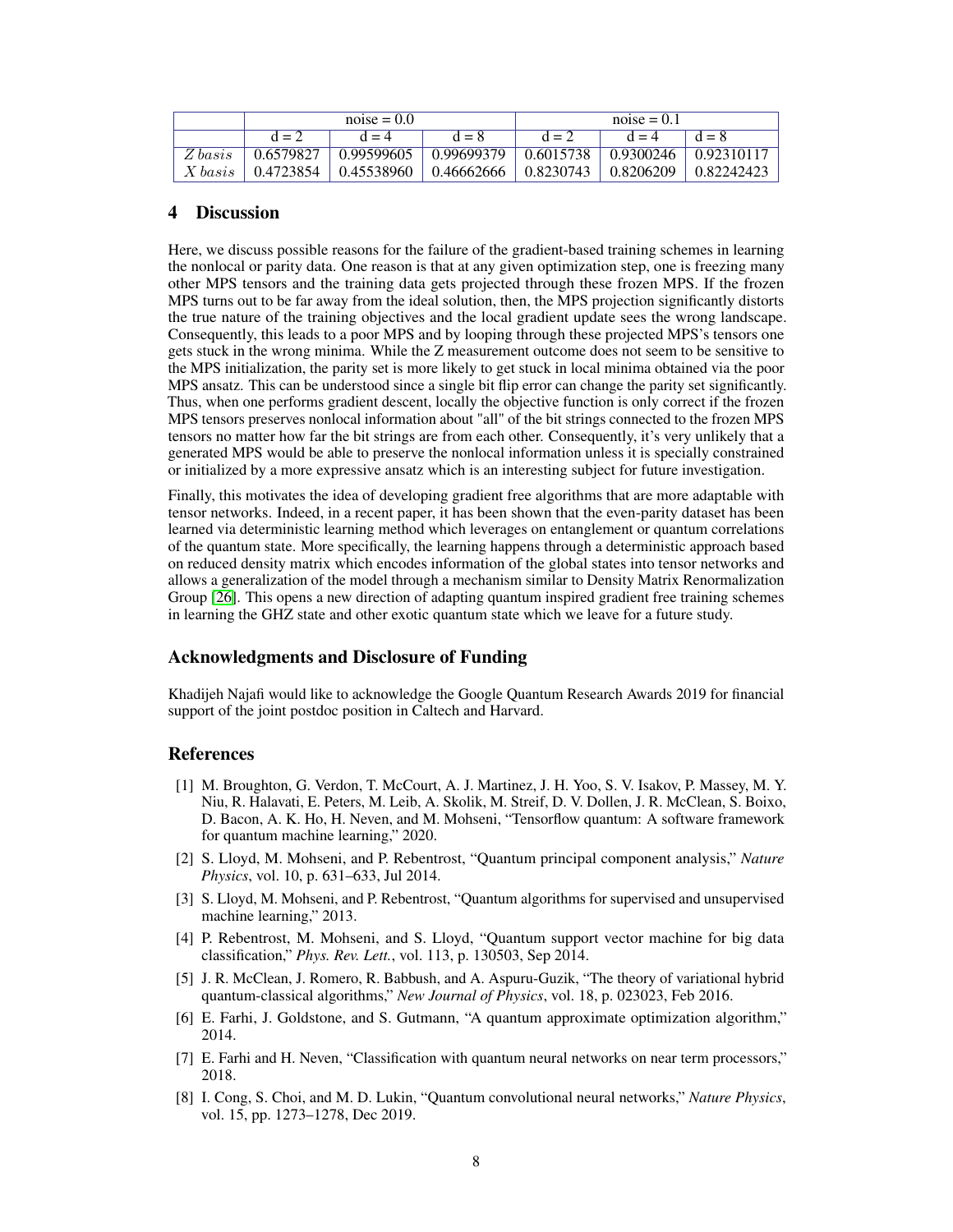- [9] S. Shalev-Shwartz, O. Shamir, and S. Shammah, "Failures of gradient-based deep learning," 2017.
- [10] J. R. McClean, S. Boixo, V. N. Smelyanskiy, R. Babbush, and H. Neven, "Barren plateaus in quantum neural network training landscapes," *Nature Communications*, vol. 9, Nov 2018.
- [11] Z.-Z. Sun, S.-J. Ran, and G. Su, "Tangent-space gradient optimization of tensor network for machine learning," *Physical Review E*, vol. 102, Jul 2020.
- [12] S.-J. Ran, "Bayesian tensor network with polynomial complexity for probabilistic machine learning," 2020.
- [13] M. . Kafatos, *Bell's theorem, quantum theory and conceptions of the universe*. Netherlands: Kluwer, 1989.
- [14] A. Einstein, B. Podolsky, and N. Rosen, "Can quantum-mechanical description of physical reality be considered complete?," *Phys. Rev.*, vol. 47, pp. 777–780, May 1935.
- [15] L. Hardy, "Nonlocality for two particles without inequalities for almost all entangled states," *Phys. Rev. Lett.*, vol. 71, pp. 1665–1668, Sep 1993.
- [16] D. Gottesman and I. L. Chuang, "Demonstrating the viability of universal quantum computation using teleportation and single-qubit operations," *Nature*, vol. 402, pp. 390–393, Nov 1999.
- [17] M. A. Nielsen and I. L. Chuang, *Quantum Computation and Quantum Information: 10th Anniversary Edition*. USA: Cambridge University Press, 10th ed., 2011.
- [18] Z. Zhao, Y.-A. Chen, A.-N. Zhang, T. Yang, H. J. Briegel, and J.-W. Pan, "Experimental demonstration of five-photon entanglement and open-destination teleportation," Jul 2004.
- [19] L. Pezzè, A. Smerzi, M. K. Oberthaler, R. Schmied, and P. Treutlein, "Quantum metrology with nonclassical states of atomic ensembles," *Rev. Mod. Phys.*, vol. 90, p. 035005, Sep 2018.
- [20] A. Omran, H. Levine, A. Keesling, G. Semeghini, T. T. Wang, S. Ebadi, H. Bernien, A. S. Zibrov, H. Pichler, S. Choi, J. Cui, M. Rossignolo, P. Rembold, S. Montangero, T. Calarco, M. Endres, M. Greiner, V. Vuletic, and M. D. Lukin, "Generation and manipulation of schrödinger cat ´ states in rydberg atom arrays," *Science*, vol. 365, no. 6453, pp. 570–574, 2019.
- [21] C. Song, K. Xu, H. Li, Y.-R. Zhang, X. Zhang, W. Liu, Q. Guo, Z. Wang, W. Ren, J. Hao, and et al., "Generation of multicomponent atomic schrödinger cat states of up to 20 qubits," *Science*, vol. 365, p. 574–577, Aug 2019.
- [22] K. X. Wei, I. Lauer, S. Srinivasan, N. Sundaresan, D. T. McClure, D. Toyli, D. C. McKay, J. M. Gambetta, and S. Sheldon, "Verifying multipartite entangled greenberger-horne-zeilinger states via multiple quantum coherences," *Phys. Rev. A*, vol. 101, p. 032343, Mar 2020.
- [23] J. Chen, S. Cheng, H. Xie, L. Wang, and T. Xiang, "Equivalence of restricted boltzmann machines and tensor network states," *Phys. Rev. B*, vol. 97, p. 085104, Feb 2018.
- [24] Z.-Y. Han, J. Wang, H. Fan, L. Wang, and P. Zhang, "Unsupervised generative modeling using matrix product states," *Phys. Rev. X*, vol. 8, p. 031012, Jul 2018.
- [25] S. Cheng, L. Wang, T. Xiang, and P. Zhang, "Tree tensor networks for generative modeling," *Phys. Rev. B*, vol. 99, p. 155131, Apr 2019.
- [26] T.-D. Bradley, E. M. Stoudenmire, and J. Terilla, "Modeling sequences with quantum states: a look under the hood," *Machine Learning: Science and Technology*, vol. 1, p. 035008, Jul 2020.
- [27] S. R. White, "Density matrix formulation for quantum renormalization groups," *Phys. Rev. Lett.*, vol. 69, pp. 2863–2866, Nov 1992.
- [28] U. Schollwöck, "The density-matrix renormalization group in the age of matrix product states," *Annals of Physics*, vol. 326, p. 96–192, Jan 2011.
- [29] A. J. Ferris and G. Vidal, "Perfect sampling with unitary tensor networks," *Phys. Rev. B*, vol. 85, p. 165146, Apr 2012.
- [30] C. A. Sackett, D. Kielpinski, B. E. King, C. Langer, V. Meyer, C. J. Myatt, M. Rowe, Q. A. Turchette, W. M. Itano, D. J. Wineland, and C. Monroe, "Experimental entanglement of four particles," *Nature*, vol. 404, pp. 256–259, Mar 2000.
- [31] A. Skolik, J. R. McClean, M. Mohseni, P. van der Smagt, and M. Leib, "Layerwise learning for quantum neural networks," 2020.